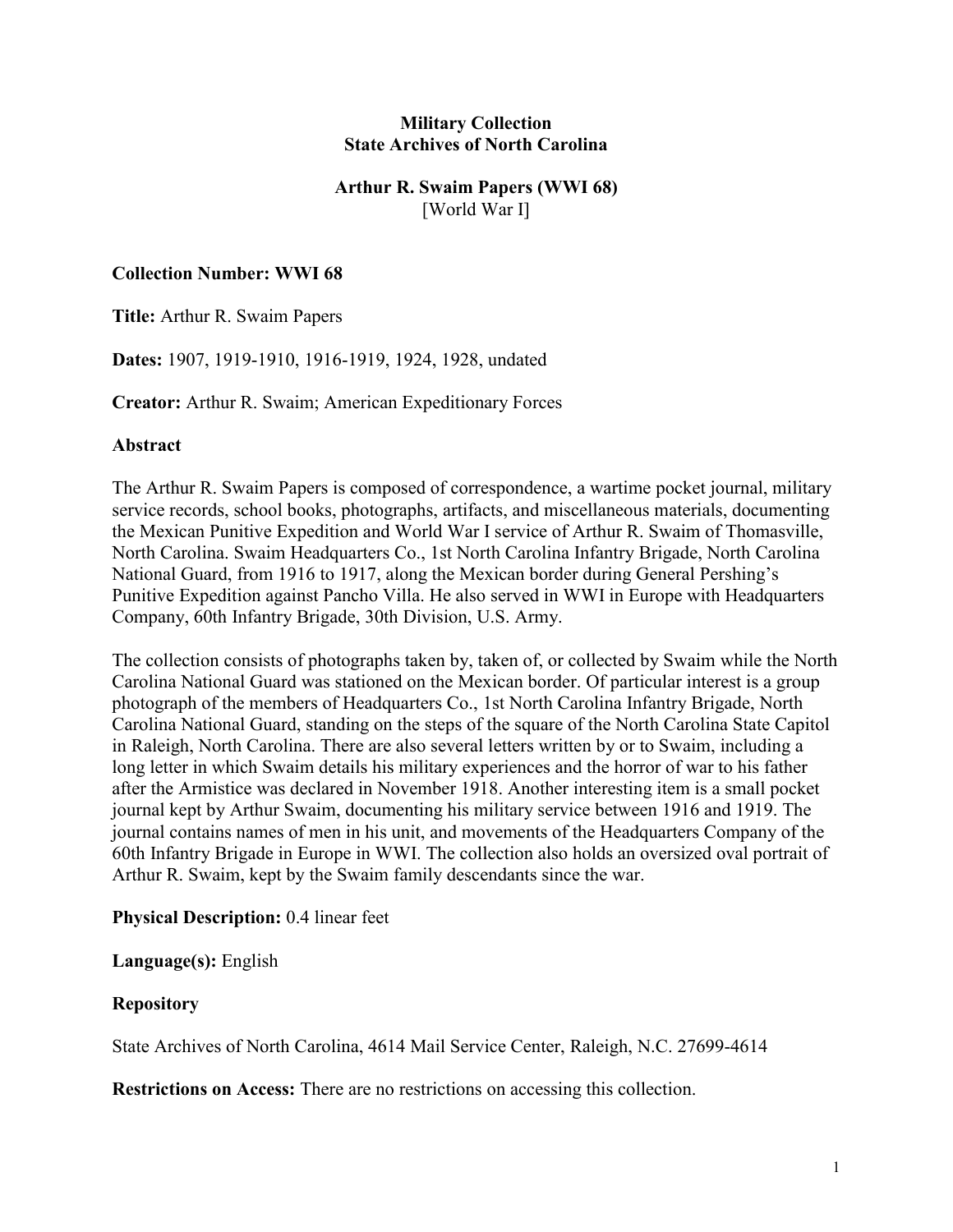**Restrictions on Use:** There are no restrictions on using this collection.

# **Preferred Citation**

[Item name or title], [Folder Numbers], Arthur R. Swaim Papers, WWI 68, WWI Papers, Military Collection, State Archives of North Carolina, Raleigh, N.C.

# **Acquisition**

In April 2015, estate agent Ellen Marcus contacted the State Archives of North Carolina, regarding World War I historical materials which were included in an estate she was managing. The estate of the direct descendent of the Swaim family of Thomasville, North Carolina, included the Mexican border and WWI service materials from Arthur R. Swaim. As executor of the estate and owner of the materials, Marcus wished to have the materials preserved by a historical institution so the public could utilize the materials, and had the materials offered for sale.

The Friends of the Archives—a 501(c) (3) non-profit organization formed in 1977 whose mission is to support, promote, and strengthen the collections, services, and programs of the State Archives of North Carolina—purchased the Swaim collection, in order to donate the collection to the State Archives of North Carolina. Ellen Marcus completed the sale to the Friends in May 2015. In May 2015, the Friends of the Archives donated the materials to the Military Collection at the State Archives of North Carolina.

# **Separated Material**

The oversized materials in this collection have been separated from the majority of the collection due to their size. Oversized Folder 1 containing the final roster of Company D, 120th Infantry (dated July 15, 1918) was relocated to an oversized, flat archival box and folder, and is marked with the collection number WWI 66. The box contains oversized materials for WWI 53 through WWI 90; the box is marked "Oversized" and has the collection numbers listed (see Collection Inventory for list of individual oversized item stored in this folder). One oversized document—a troop transport ship list for the Company D, 120th Infantry (undated)—is too large to fit within an archival box. It is stored in Oversized Folder 2, and has been relocated to a larger oversized folder stored in the Military Collection Oversized Map Case in the Archives Stacks 3B. Oversized Folder 2 is marked with the collection number WWI 66.

The smaller artifacts in this collection were stored in an acid-free artifact box, which has the collection number, collection title, box number, and range of artifacts written in pencil on the box lid. The small artifacts box is labeled WWI 66 Artifact Box 1, and are stored in "WWI Papers, Artifacts Box 2" at the end of the WWI Papers' materials on the shelves in the Archives Stacks. The large American Red Cross cloth bag is stored in a large, flat artifact box, which has the collection number, collection title, box number, and range of artifacts on a box label. The large American Red Cross cloth bag is stored in "WWI Papers, Artifacts Box 3," and is stored at the end of the WWI Papers' materials on the shelves in the Archives Stacks.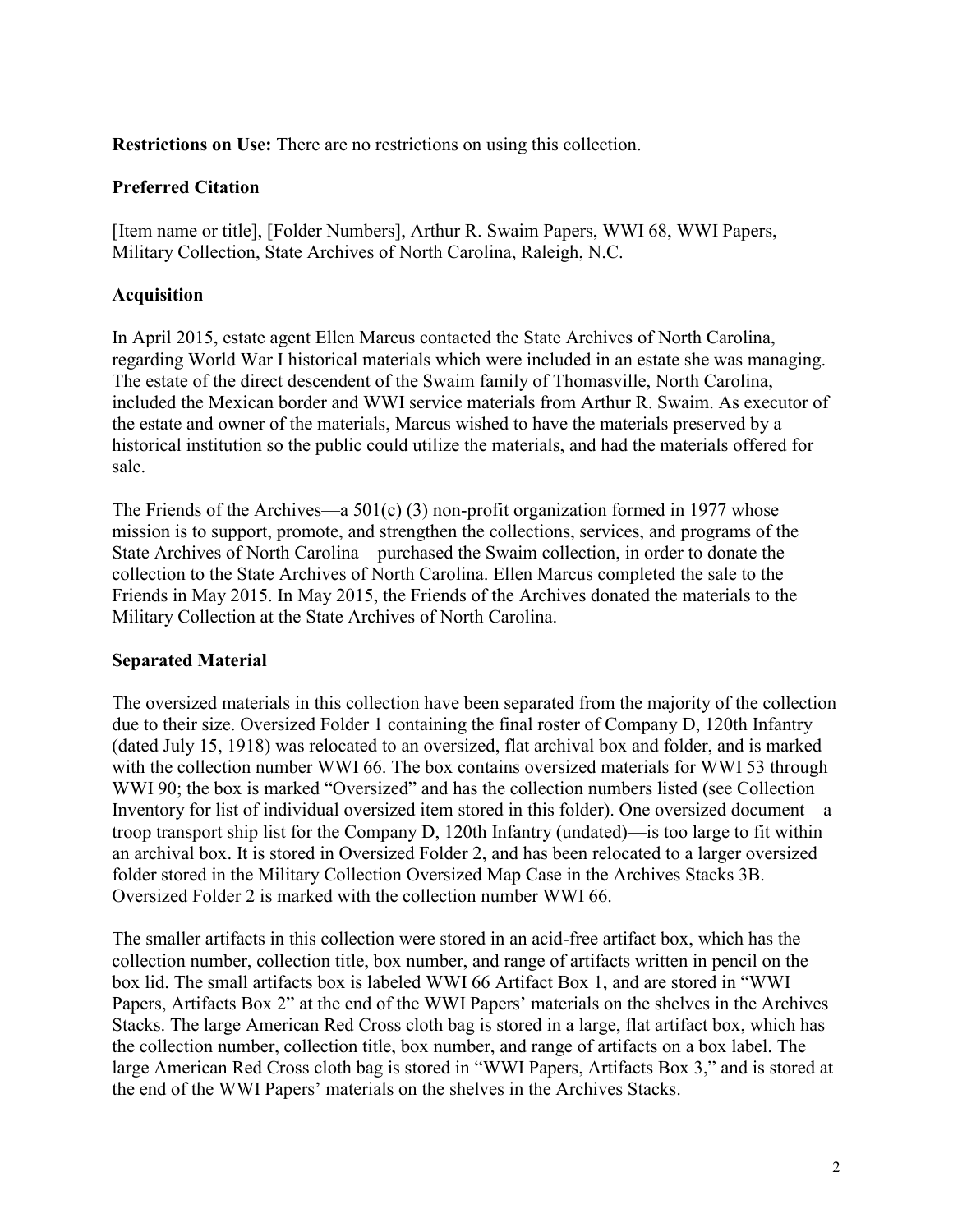A lead cavalry military officer on a horse figurine, made in France, was removed from the collection due to its chemical makeup and the health risks the figurine presents to staff of the State Archives and researchers.

The oversized oval portrait was labeled on the back of the portrait with the number "WWI 68.Oval.ArthurRSwaim," and stored in the WWI "Oval Portraits" box containing oval portraits for WWI 40 and WWI 68 (both collections numbers are written on the box label).

# **Processing Information**

The materials in this collection had no original order when they were received by the State Archives. The materials were organized in folders and boxes based on format or subject content of the items. Correspondence is arranged within a folder chronologically based on the dates written on the letters or from the content of the letters. All envelopes were discarded after any necessary information was added in pencil to the letters. Envelopes with unique information or dates were photocopied and attached to each letter, using an acid-free plastic clip. Paper-based service records and materials were divided up into folders based on their original use or content, and stored in acid-free archival file folders.

The photographs in the collection have been individually stored in an acid-free, archival plastic sleeves to allow for researchers to handle the original image without causing damage to the image's surface, and to improve preservation during long-term storage. The photographs have been numbered with a soft HB No. 2 pencil on the back, according to the collection number, the folder number, and an individual image number. For example, the number "WWI 68.F6.1" should be interpreted as "WWI 68 collection, Folder 6, Photograph 1." The identification of these images have been created in the finding aid, but not written on the photographs themselves. Historical research was conducted to provide an accurate description for the photographs.

The artifacts in the collection were removed and housed separately in acid-free artifact boxes. This will provide more stability for the artifacts in storage. Each small artifact box has the collection number, collection title, box number, and range of artifacts written in pencil on the box lids. Each artifact was assigned an "artifact number" containing a corresponding description of the artifact. Multiple artifacts were stored in the artifact boxes together. They were stored separately within each box using acid-free archival board, from which custom box dividers were created to insert in the boxes. These dividers break the boxes into quadrants, providing for more secure and individual artifact storage.

The oversized item in the collection has been removed from the collection and stored in an oversized folder and box (see "Separated Material" note for more information).

The oversized oval portrait of Arthur R. Swaim has caved in from its original convex shape, and has a number of areas where the surface of the image has chipped off over time. The portrait was never stored with the proper oval support piece such images usually were displayed with in frames. The oval portrait was removed from the original cheap wood frame with hand-lacquered coating and single pine backing board. The oval portrait is stored in an oversized box marked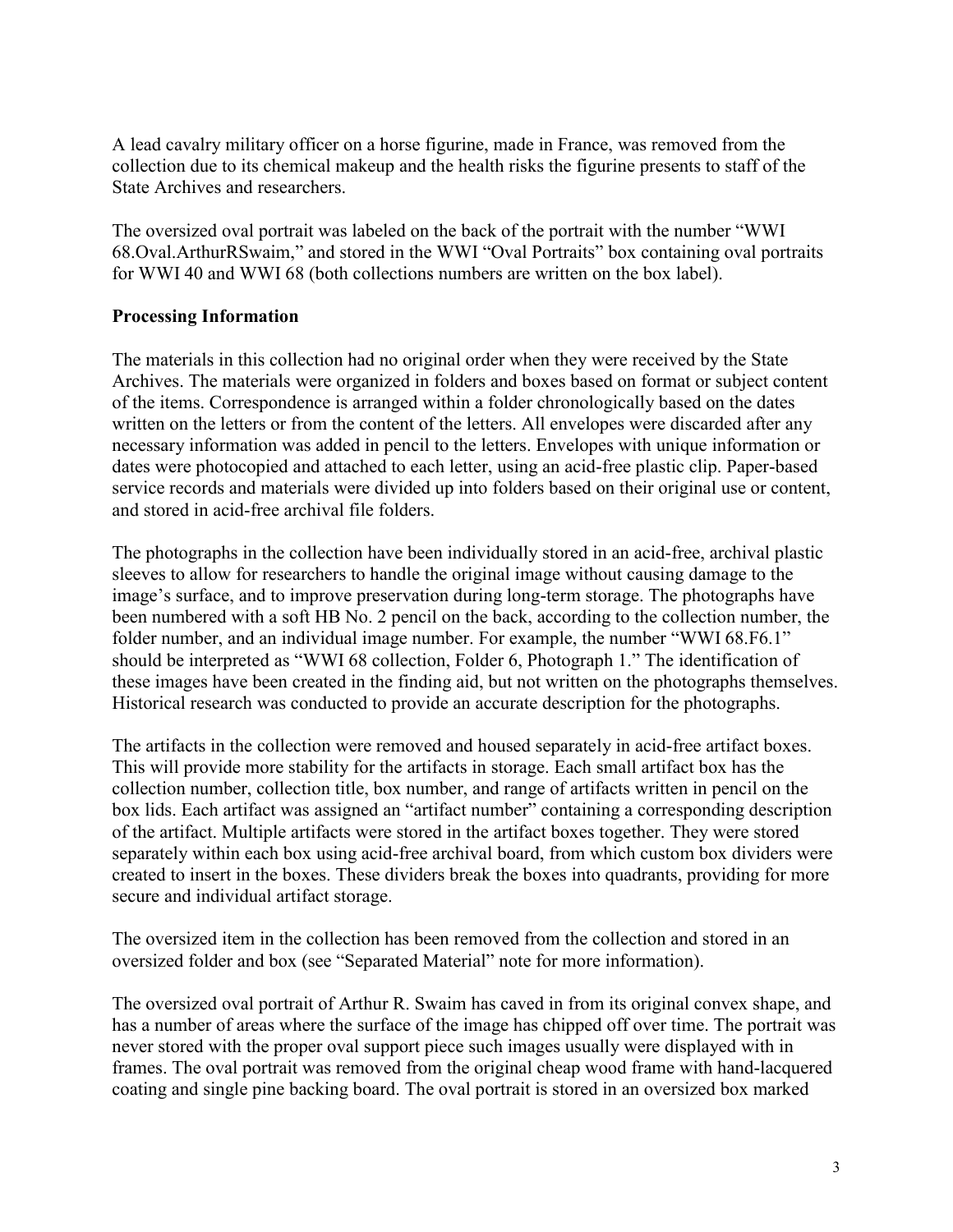with the collection number and the image number, and is stored at the end of the collection's arrangement in a separate oversized "Oval Portraits" box.

**Processed by:** Matthew M. Peek, February-March 2017.

# **Arrangement**

The collection arranged in folders and boxes based on formats of the materials in chronological order. The collection is divided into four series: Series I: Arthur Swaim Military Materials; Series II: Arthur Swaim Personal Materials; Series III: Oversized Materials; and Series IV: Artifacts.

# **Biographical Note**

Arthur R. Swaim (who went by the nickname "Polly") was born on October 9, 1894, in Davidson County, North Carolina, to Samuel Albert and Roelle Bodenheimer Swaim. Little is known about Arthur's childhood, other than that he grew up on the family farm in Thomasville, North Carolina. His father Samuel Swaim was a blacksmith for much of his life, working as a farm blacksmith and later as a farmer. Arthur Swaim would enlist in the North Carolina National Guard at Thomasville, North Carolina, on May 28, 1915. While he was serving in the National Guard, Swaim enrolled in Trinity College (now part of Duke University), and was a member of the freshman class in 1915. While at Trinity, Swaim had taken a German language class.

When the North Carolina National Guard was called to the Mexican border on June 19, 1916, as part of the Punitive Expedition against Pancho Villa, Arthur Swaim entered federal service with his unit, Headquarters Company, 1st North Carolina Infantry Brigade (known as the "Tar Heel Brigade"). Swaim spent a number of months along the U.S.-Mexican border in Texas and New Mexico on border patrol duty. After the United States entered World War I, Swaim's unit was called into federal military service. He would remain in the U.S. conducting training for service in Europe. Swaim reached the rank of Corporal on December 5, 1917; he would be promoted to Sergeant on March 5, 1918.

Arthur Swaim shipped out with his National Guard unit—now federalized as Headquarters Company, 60th Infantry Brigade, 30th Division, U.S. Army—on May 17, 1918, for Europe. Swaim served overseas until April 10, 1919. During his time in Europe, Swaim was returned to the rank of Corporal on August 14, 1918. Arthur Swaim was honorably discharged in the United States from active military service on April 14, 1919.

After the war, Arthur Swaim returned to Thomasville, North Carolina, where he would take up residency as a board in a family's house. By 1920, he worked as a foreman at a furniture company in Thomasville. Arthur Swaim married Odessa W. Rice, his childhood friend and a woman he kept in touch with through correspondence during WWI, on January 10, 1924, in Thomasville. Odessa's father Lee Rice was a dispatcher for the Southern Railway in Thomasville, and her mother's father was a prominent businessman and furniture company cofounder.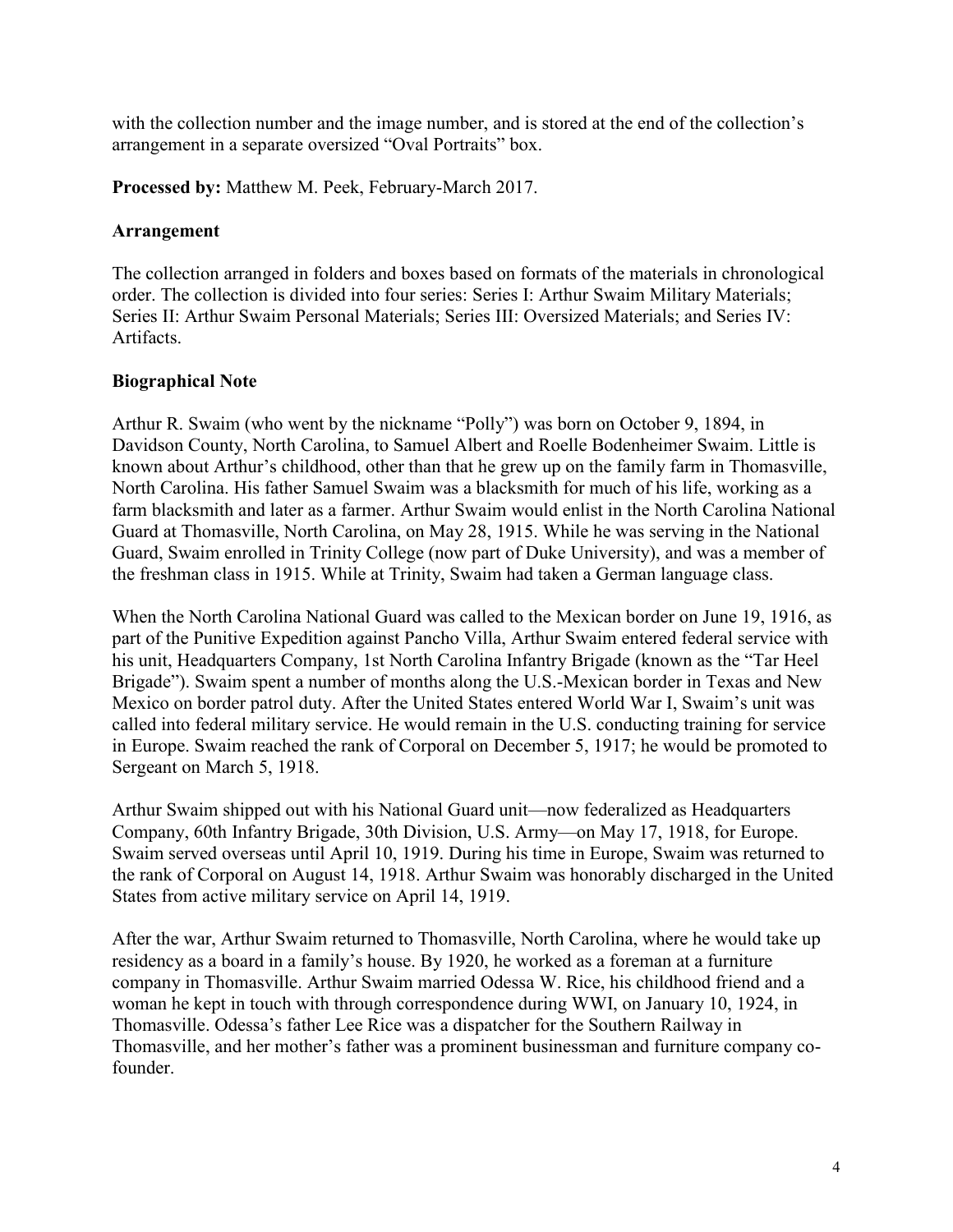Arthur and Odessa Swam had their only child in 1925. Arthur Swaim became the Vice-President of the People's Building and Loan Association in Thomasville, North Carolina. Arthur Swaim committed suicide on June 29, 1928, in High Point, North Carolina, and was buried in Thomasville, North Carolina. He was 33 years old. Arthur Swaim left his young wife to deal with an alleged large amount of debt to his employer, which resulted in a number of legal issues for Odessa Swaim to struggle through in order to survive financially as a widowed mother. Odessa Swaim would later remarry in the 1930s.

### **Scope and Content**

The collection is composed of correspondence, a wartime pocket journal, military service records, school books, photographs, artifacts, and miscellaneous materials, documenting the Mexican Punitive Expedition and World War I service of Arthur R. Swaim of Thomasville, North Carolina. Swaim Headquarters Co., 1st North Carolina Infantry Brigade, North Carolina National Guard, from 1916 to 1917, along the Mexican border during General Pershing's Punitive Expedition against Pancho Villa. He also served in WWI in Europe with Headquarters Company, 60th Infantry Brigade, 30th Division, U.S. Army.

The collection is divided into four series: Series I: Arthur Swaim Military Materials; Series II: Arthur Swaim Personal Materials; Series III: Oversized Materials; and Series IV: Artifacts.

### **Subject Terms**

# **Persons/Families**

Swaim, Arthur R., 1894-1928

#### **Places**

Davidson County (N.C.) Thomasville (N.C.) Trinity College (Durham, N.C.)

### **Subject—Topical**

North Carolina. National Guard Southern Railway (U.S.) United States. Army. Division, 30th United States. Army--History--Punitive Expedition into Mexico, 1916

#### **Material Types**

Correspondence Military records Photographic postcards Photographs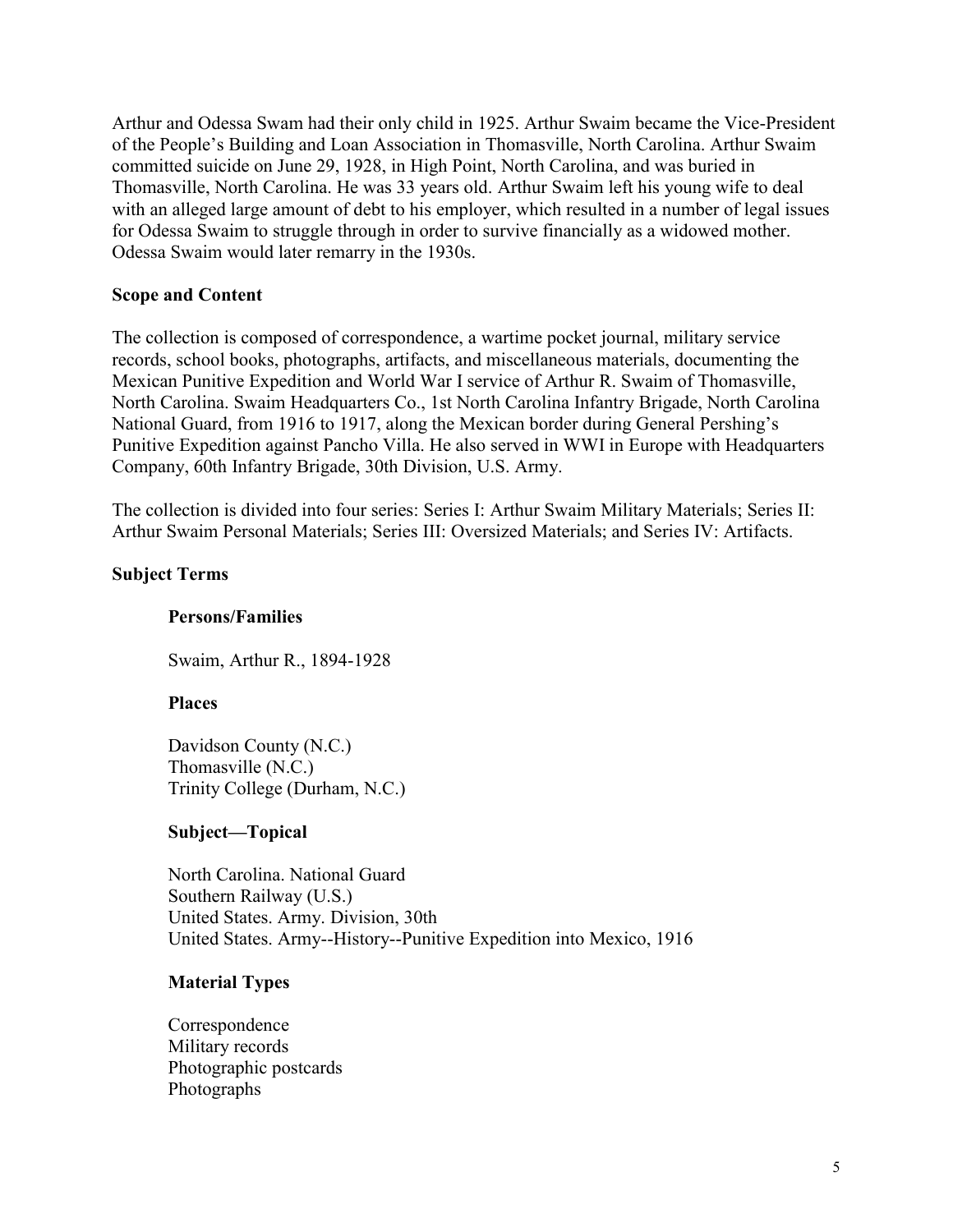# School records

# **Collection Inventory**

# **Series I: Arthur Swaim Military Materials**

Series I consists of correspondence, a wartime pocket journal, military service records, miscellaneous materials, and photographs, documenting Arthur R. Swaim's service on the Mexican Border with of Headquarters Co., 1st North Carolina Infantry Brigade, North Carolina National Guard, from 1916 to 1917, as well as his WWI service with Headquarters Company, 60th Infantry Brigade, 30th Division, in the U.S. Army in Europe. The bulk of the series consists of photographs taken by, taken of, or collected by Swaim while the North Carolina National Guard was stationed on the Mexican border with General Pershing's Punitive Expedition against Pancho Villa, as well as while Swaim's National Guard unit was in North Carolina. Of particular interest is a group photograph of the members of Headquarters Co., 1st North Carolina Infantry Brigade, North Carolina National Guard, standing on the steps of the square of the North Carolina State Capitol in Raleigh, North Carolina (see **WWI 68.F4.1**).

The series also contains several letters written by or to Swaim, including a long letter in which Swaim details his military experiences and the horror of war to his father after the Armistice was declared in November 1918 (**see Folder 1—letter dated November 28, 1918**). Another interesting item is a small pocket journal kept by Arthur Swaim during his WWI service in Europe, which also includes his unit's service history along the Mexican border in 1916-1917. The journal contains names of men in his unit, and movements of the Headquarters Company of the 60th Infantry Brigade in Europe (**see Folder 2**). The series includes Swaim's WWI leave paperwork and travel guidebooks used by Swaim while on leave in January 1919 (**see Folders 8- 9**).

| Folder         | <b>Description</b>                                                | Date            |  |
|----------------|-------------------------------------------------------------------|-----------------|--|
| $\overline{1}$ | Swaim War Correspondence                                          | 1918            |  |
| 2              | Lettie Green Letter to Arthur Swaim                               | October 1, 1918 |  |
| 3              | Arthur Swaim's Wartime Journal                                    | 1917-1919       |  |
| $\overline{4}$ | Headquarters Co., 1st North Carolina Infantry Group<br>Photograph | circa $1916$    |  |

**WWI 68.F4.1**: Group photograph of the members of Headquarters Co., 1st North Carolina Infantry Brigade, North Carolina National Guard, standing on the steps of the square of the North Carolina State Capitol. The photograph was taken around the time that the unit served in General John J. Pershing's Mexican Punitive Expedition against Pancho Villa between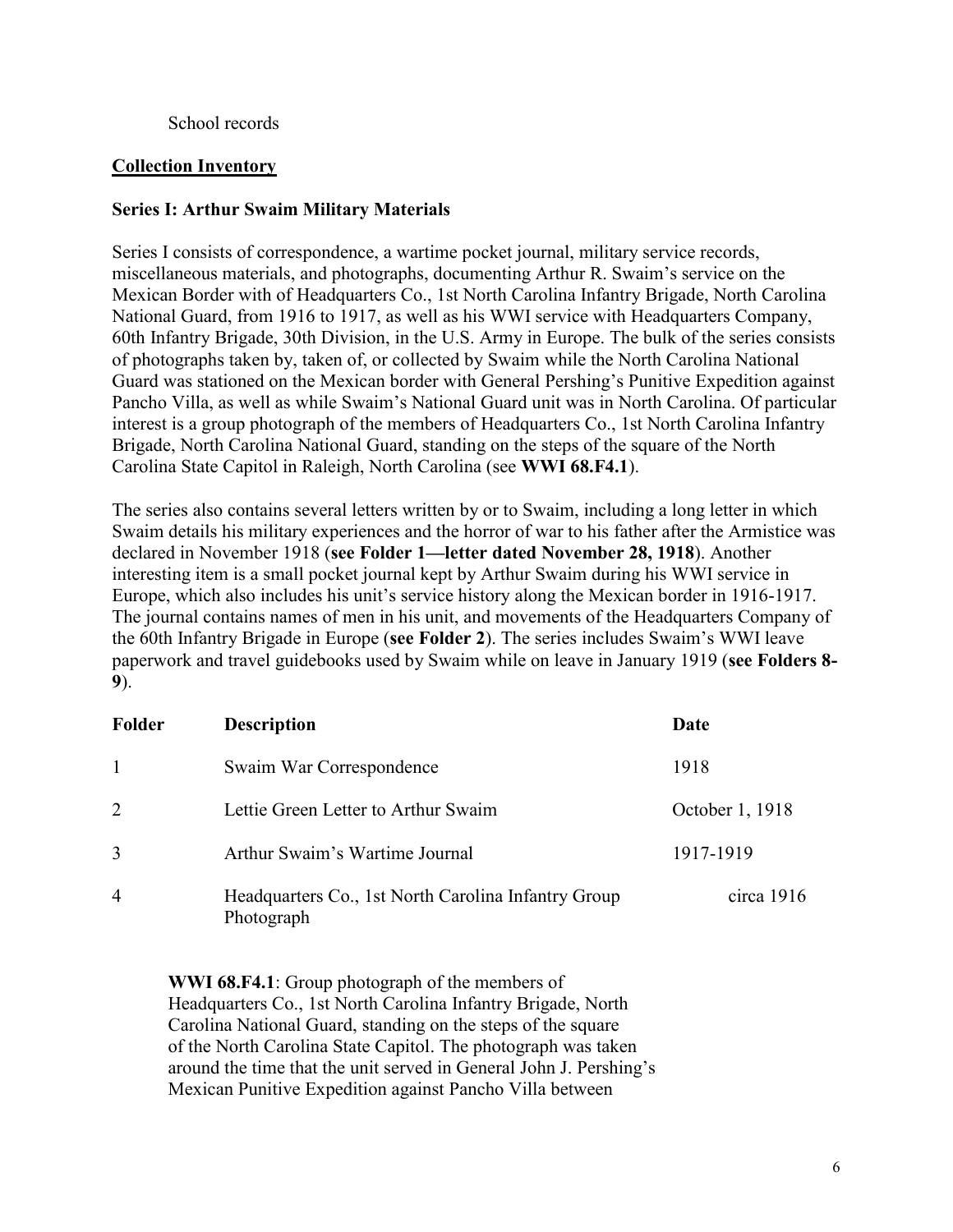1916 and 1917. The capitol building and a statue of George Washington are seen in the background. Pictured are: (first row, left to right with an unidentified person in this order) Marshall R. Schell; Sgt. Glenn C. Yount; Sgt. Maj. Charles A. Coeney; (middle row, left to right); Frank W. Caldwell; Milton Poole; Lonnie L. Adams; Fred B. Cates; John B. Hill; (back row, left to right) Arthur R. Swaim; Robert R. Duckett; Herbert A. Mooneyham; and Fred Poole (circa 1916).

#### 5 North Carolina National Guard Photographs circa 1916-1917,

undated

**WWI 68.F5.1**: Snapshot of an unidentified woman, wearing a white blouse, long skirt, and wide-brimmed black hat, standing on a lawn in front of a two-story farm house (Undated) [believed to be taken in a rural area either in North Carolina or along the U.S.-Mexican border].

**WWI 68.F5.2**: View of an unidentified member of Headquarters Co., 1st North Carolina Infantry Brigade, North Carolina National Guard, standing in front of several military tents in a military camp at an unidentified location. Trees and a clothesline are seen in the background. The unit name can be seen written out in abbreviated form using stones on the ground in front of the unidentified soldier (circa 1916).

**WWI 68.F5.3**: View of Lonnie L. Adams of Headquarters Co., 1st North Carolina Infantry Brigade, North Carolina National Guard, standing at the opening to a military tent in an unidentified camp (circa 1916).

**WWI 68.F5.4**: Group photograph of seven members of Headquarters Co., 1st North Carolina Infantry Brigade, North Carolina National Guard, posing on the edge of a lake at an unidentified location while they were camped nearby (circa 1916).

**WWI 68.F5.5**: View of an unidentified member of Headquarters Co., 1st North Carolina Infantry Brigade, North Carolina National Guard, pictured on a horse near a line of trees. Photograph while the brigade was camped nearby (circa 1916).

**WWI 68.F5.6**: View of an unidentified member of Headquarters Co., 1st North Carolina Infantry Brigade, North Carolina National Guard, pictured on a horse near a line of trees. Photograph while the brigade was camped nearby (circa 1916).

7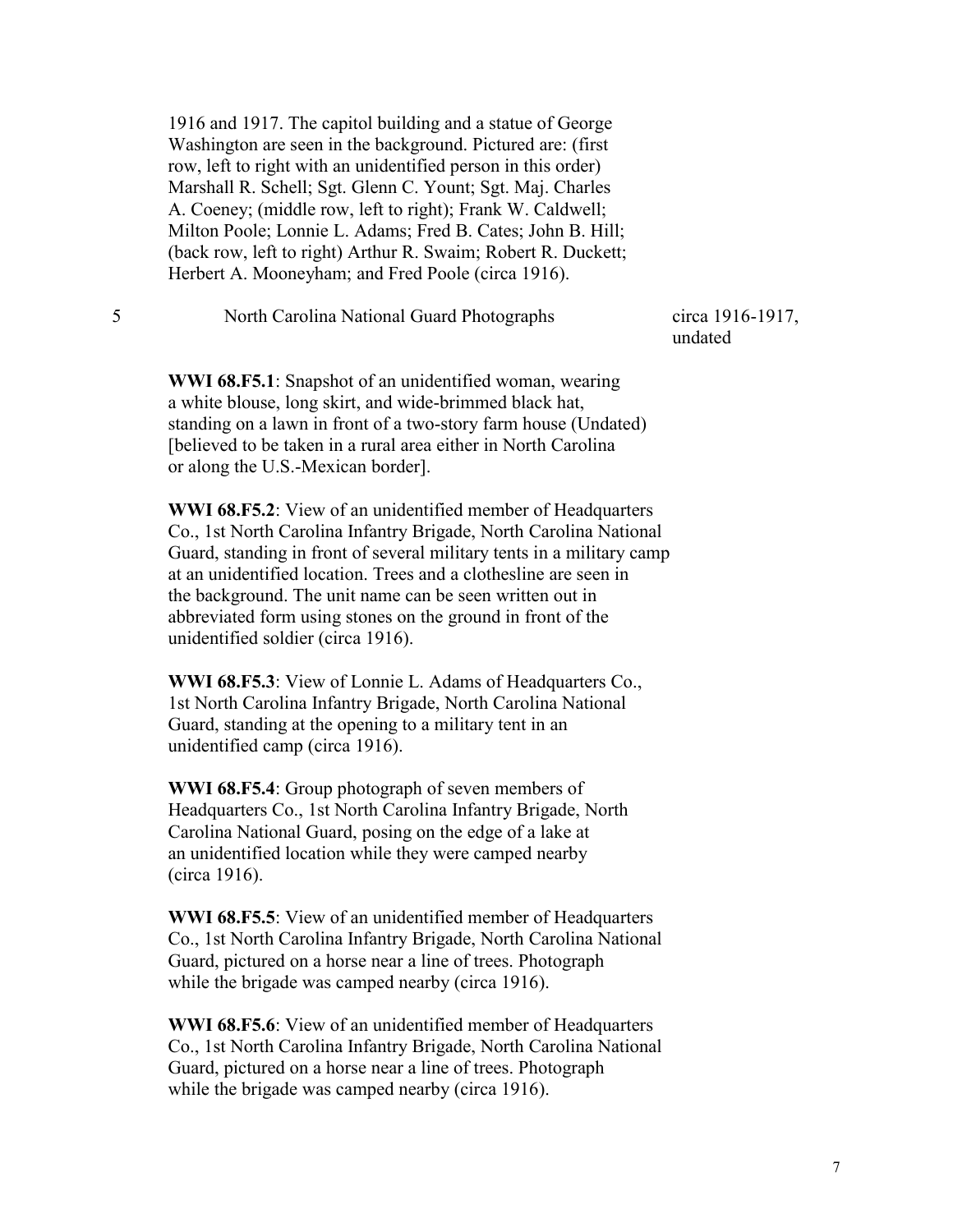**WWI 68.F5.7**: View of Frank W. Caldwell of Headquarters Co., 1st North Carolina Infantry Brigade, North Carolina National Guard, pictured on a horse near a line of trees. Photograph while the brigade was camped nearby (circa 1916).

**WWI 68.F5.8**: View of an unidentified member of Headquarters Co., 1st North Carolina Infantry Brigade, North Carolina National Guard, pictured on a horse near a line of trees. Photograph while the brigade was camped nearby (circa 1916).

**WWI 68.F5.9**: View of Frank W. Caldwell of Headquarters Co., 1st North Carolina Infantry Brigade, North Carolina National Guard, standing at the opening to a military tent in an unidentified camp (circa 1916).

**WWI 68.F5.10**: Group photograph of nine members of Headquarters Co., 1st North Carolina Infantry Brigade, North Carolina National Guard, posing in their military camp with brooms. Some of the men are goofing around in the image. Parts of the camp and several U.S. Army tents can be seen in the background (circa 1916).

**WWI 68.F5.11**: Group photograph of seven members of Headquarters Co., 1st North Carolina Infantry Brigade, North Carolina National Guard, posing on the edge of a lake at an unidentified location while they were camped nearby. Several of the men are lying on the ground. Arthur Swaim (lying down, far right) is pictured. Caption on back of photograph reads " Polley & Pals" (circa 1916).

**WWI 68.F5.12**: View of an unidentified member of Headquarters Co., 1st North Carolina Infantry Brigade, North Carolina National Guard, standing in front of a wooden military camp building. The soldier's pants are wet up to his hips, and he is holding a cigarette in his hand (circa 1916).

**WWI 68.F5.13**: View of an unidentified woman, wearing a dark-colored wool coat and a velvet hat, holding a horse by the reins, as an unidentified member of Headquarters Co., 1st North Carolina Infantry Brigade, North Carolina National Guard, is pictured on his horse in the background (circa 1916) [believed to be taken during General John J. Pershing's Mexican Punitive Expedition against Pancho Villa between 1916 and 1917].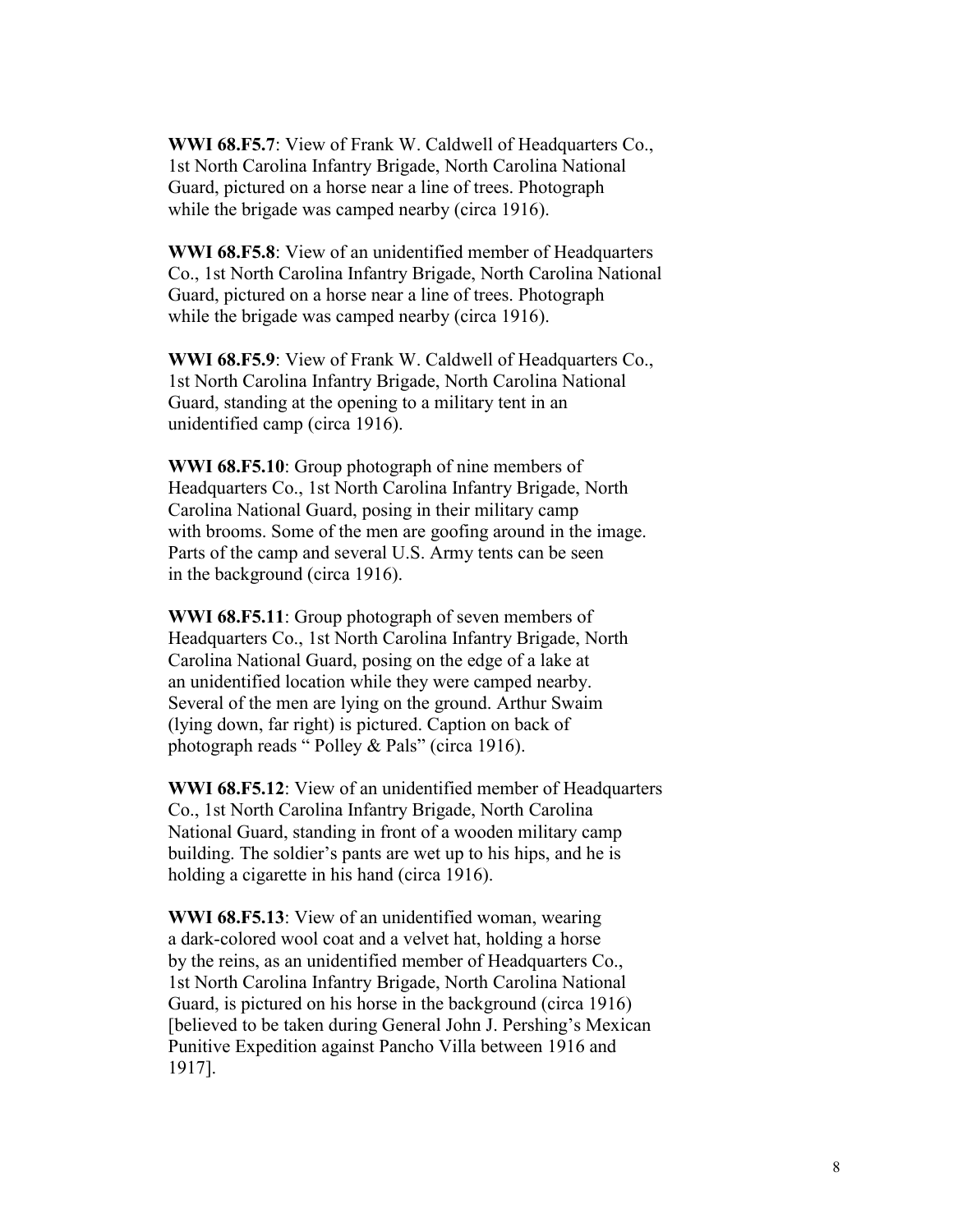**WWI 68.F5.14**: Snapshot of cows feeding in a corral. The silhouette of a U.S. Army soldier can be seen on the ground (circa 1916) [believed to be taken during General John J. Pershing's Mexican Punitive Expedition against Pancho Villa between 1916 and 1917].

**WWI 68.F5.15**: Snapshot of three members of Headquarters Co., 1st North Carolina Infantry Brigade, North Carolina National Guard, standing in front of a ranch structure. Pictured are: (left to right) unidentified soldier; Robert R. Duckett; and Arthur R. Swaim (circa 1916) [believed to be taken during General John J. Pershing's Mexican Punitive Expedition against Pancho Villa between 1916 and 1917].

**WWI 68.F5.16**: Snapshot of either an explosion of a dust cloud at an unidentified location in a desert area, with two unidentified soldiers walking away from a cloud of dust rising up from the ground (circa 1916) [believed to be taken during General John J. Pershing's Mexican Punitive Expedition against Pancho Villa between 1916 and 1917].

| Mexican Border and World War I Photographs | circa 1916, 1919 |
|--------------------------------------------|------------------|
|                                            | undated          |

**WWI 68.F6.1**: Photograph of Arthur R. Swaim of Headquarters Co., 1st North Carolina Infantry Brigade, North Carolina National Guard, posing on top of the Franklin Mountains around El Paso, Texas, along the Mexican border, at 6,200-feet above see level. Photograph taken while the North Carolina National Guard was stationed on the Mexican border with General Pershing's Punitive Expedition against Pancho Villa (circa 1916).

**WWI 68.F6.2a-c**: Photograph of U.S. Army Signal Corps members on a rock outcrop somewhere along the U.S.-Mexican border, using a heliograph to send signals. Arthur R. Swaim (second from left) of Headquarters Co., 1st North Carolina Infantry Brigade, North Carolina National Guard, is pictured. Photograph taken by A. L. Fletcher, a news correspondent for the *Raleigh (N.C.) News & Observer*, while the North Carolina National Guard was stationed on the Mexican border with General Pershing's Punitive Expedition against Pancho Villa (circa 1916).

**WWI 68.F6.3**: Real-photo postcard of six members of Headquarters Co., 1st North Carolina Infantry Brigade, North Carolina National Guard, sitting on the ground in front of a

9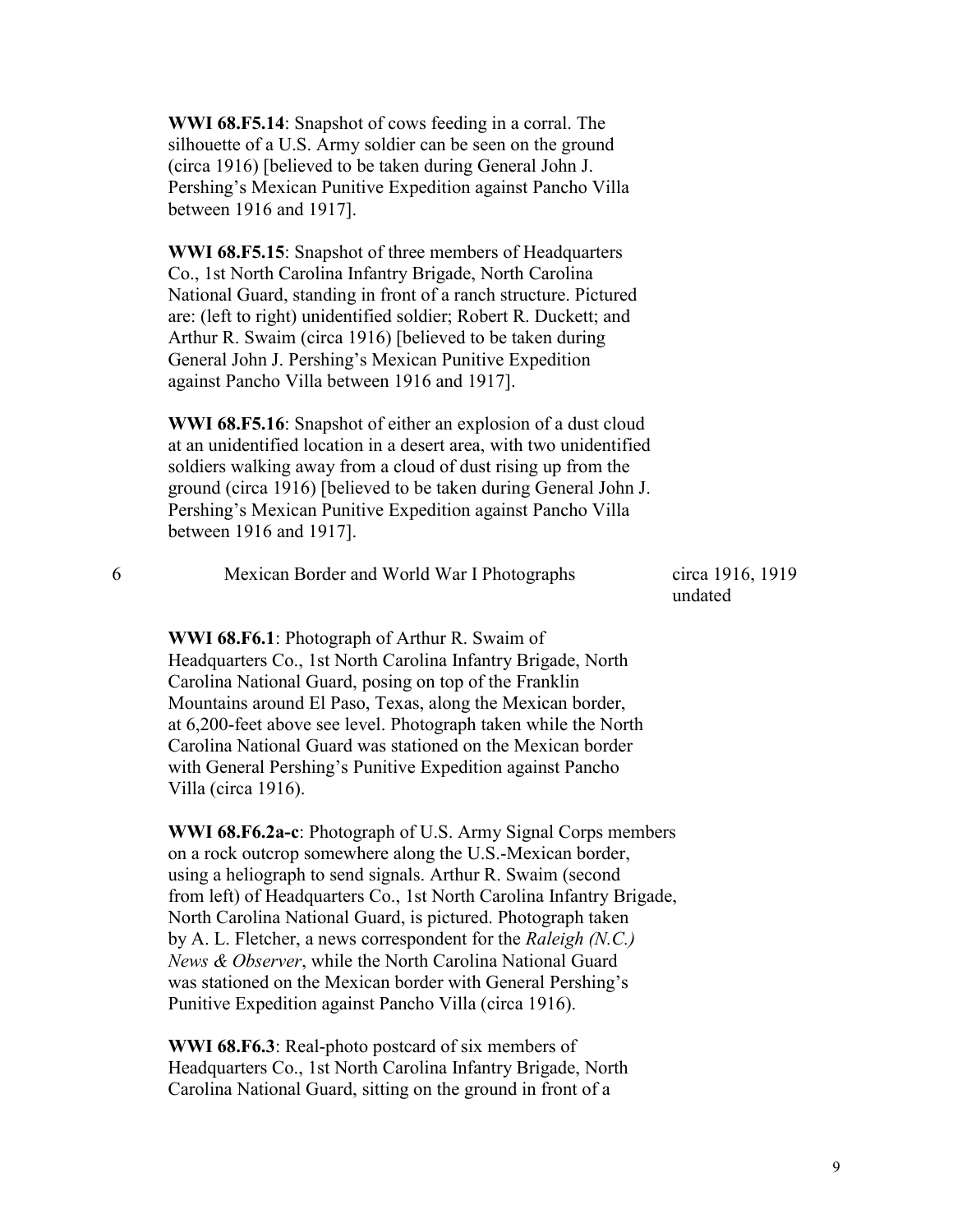military tent in an unidentified camp. One of the men is pointing a handgun at Arthur R. Swaim (front row, far right). Photograph taken while the North Carolina National Guard was stationed on the Mexican border with General Pershing's Punitive Expedition against Pancho Villa (circa 1916).

**WWI 68.F6.4**: Real-photo postcard of a group of men from the Headquarters Co., 1st North Carolina Infantry Brigade, North Carolina National Guard, posing in their wool swimsuits on an unidentified beach [either in Texas or in North Carolina]. Other U.S. soldiers are pictured in swimsuits in the background standing on the beach. One soldier in full uniform is pictured standing at right in the photograph (circa 1916).

**WWI 68.F6.5**: Real-photo postcard of a view looking at a part of the deck of the *USS Powhatan* (ID–3013), a U.S. Navy troop transport ship, as U.S. servicemen are pictured standing on any available space on the deck while leaving a French harbor for a trans-Atlantic voyage during World War I. Caption on the photograph reads: "U.S.S. Powhatan." Postcard mailed by Swaim to Lena Brown in Briscoe, N.C. (Undated).

**WWI 68.F6.6**: Real-photo postcard of a view looking out along the side of the *USS Powhatan* (ID–3013), a U.S. Navy troop transport ship, at a storm at sea during a trans-Atlantic voyage in 1919. Postcard has original names of school friends written on the back, along with Swaim's name (circa 1919).

**WWI 68.F6.7**: French real-photo postcard of a studio portrait of an unidentified U.S. Army soldier, wearing his uniform, during World War I (Undated) [Photograph by: Paul Croissy, Nice, France].

| 7  | American Expeditionary Forces General Orders,<br>No. 44 | November 18, 1918  |
|----|---------------------------------------------------------|--------------------|
| 8  | Swaim Army Leave Pass and Paperwork                     | January 1, 1919    |
| 9  | Saint-Malo and Surroundings Travel Guidebook            | circa 1918         |
| 10 | Miscellaneous Mailed Cards and Postcards                | 1907, 1918-1919    |
| 11 | Miscellaneous Materials                                 | 1918-1919, undated |
| 12 | Swaim's WWI Pocket New Testament                        | Undated            |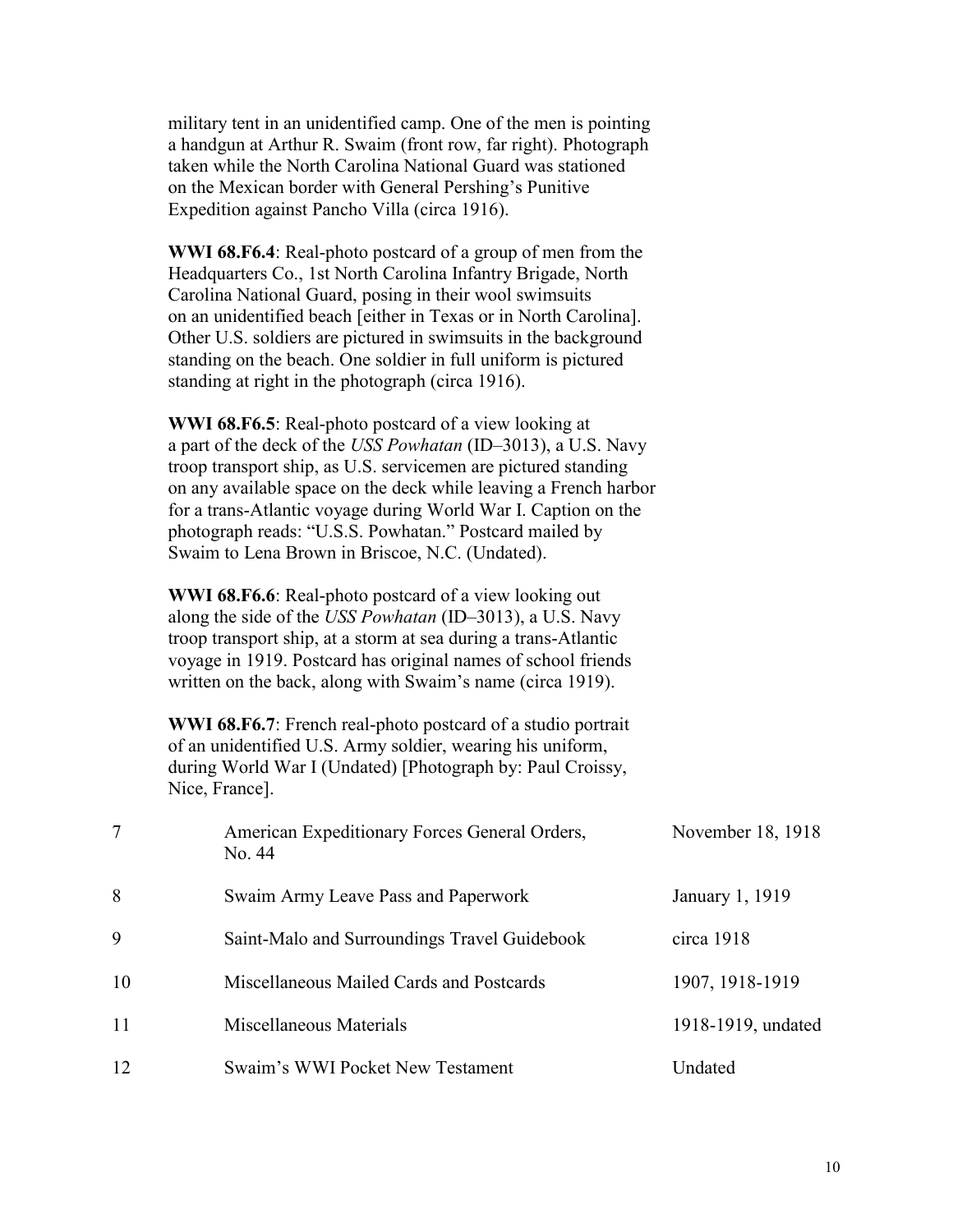# **Series II: Arthur Swaim Personal Materials**

Series II consists of a small number of items from the non-military life of Arthur R. Swaim. The series includes two school books used by Swaim during his youth; several miscellaneous congratulation cards and notes for Swaim on his wedding; and a funeral memorial cards for his death in 1928. The most significant item within the series is a German language class test answers Blue Book, used by Swaim for his German class at Trinity College (now part of Duke University) around 1915 while he was a freshman. This test book shows Swaim's proficiency in German, the knowledge of which he undoubtedly found useful during his WWI service in France, Belgium, and Germany (**see Folder 14**).

| Folder | <b>Description</b>                             | Date       |  |
|--------|------------------------------------------------|------------|--|
| 13     | Swaim's Childhood School Books                 | 1909-1910  |  |
| 14     | Swaim's Trinity College German Class Test Book | circa 1915 |  |
| 15     | <b>Swaim Wedding Congratulations</b>           | 1924       |  |
| 16     | Swaim's Funeral Memorial Card                  | June 1928  |  |

### **Series III: Oversized Materials**

Series III consists of two original oversized items from the WWI service of Arthur R. Swaim. The oversized items have been arranged within the corresponding size of archival storage box and acid-free folder. One of the oversized items is Swaim's personal copy of *The Tar-Heel War Record*, containing his handwritten name and some other notes on the inside cover pages and back page of the book. The cover of the book was ripped off when first received by the State Archives. The other item is an oversized oval portrait of Arthur R. Swaim, kept by the Swaim family descendants since WWI.

| Folder                    | <b>Description</b> |                                                    | Date         |
|---------------------------|--------------------|----------------------------------------------------|--------------|
| <b>Oversized Folder 1</b> |                    | The Tar-Heel War Record<br>(Swaim's Personal Copy) | circa $1921$ |

### **Oversized Oval Portrait**

**WWI 68.Oval.ArthurRSwaim:** Oval portrait of Arthur R. Swaim, pictured wearing his U.S. Army uniform and seated on a horse with a stand of trees in the background (circa 1910s).